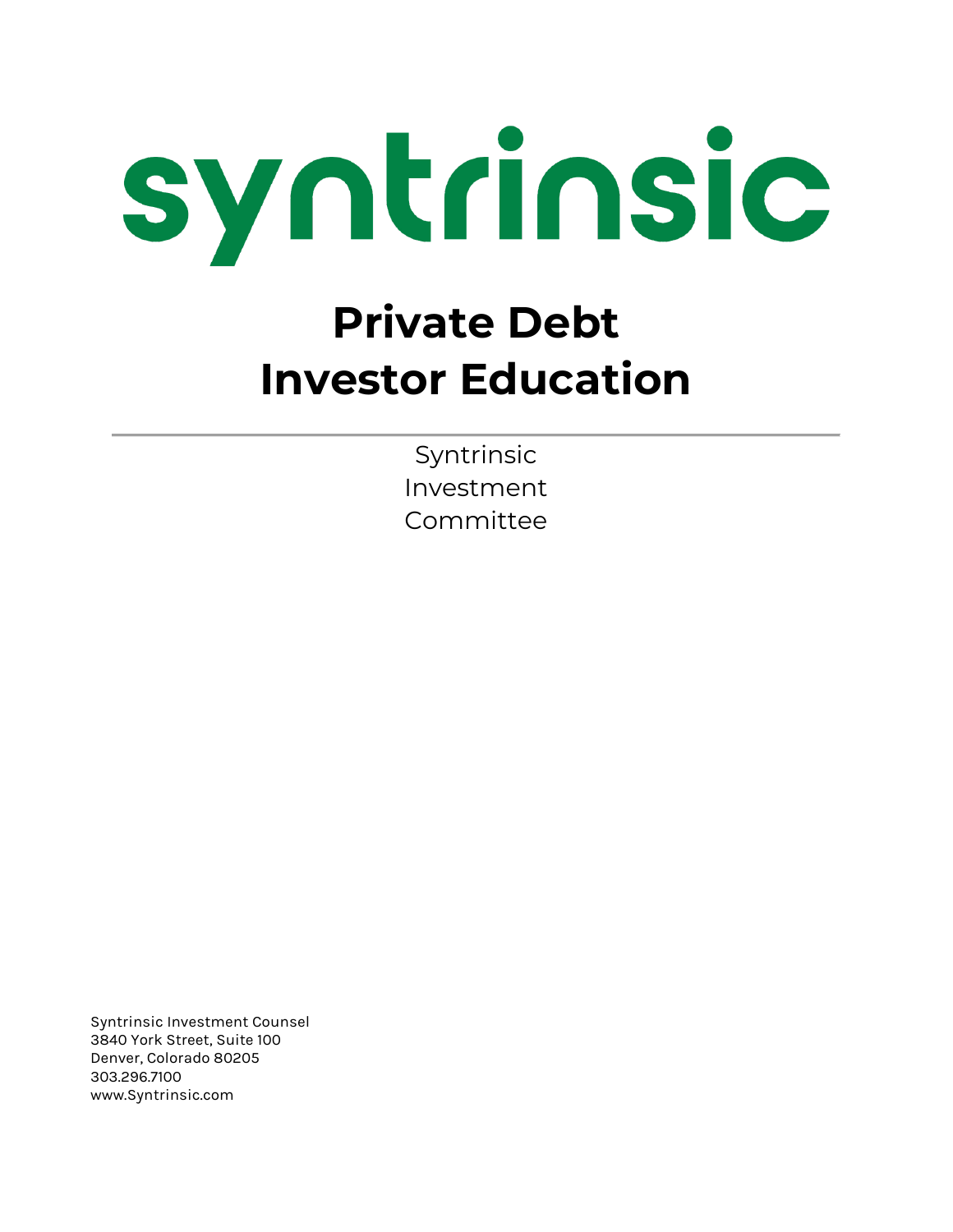## **Table of Contents**

#### **Syntrinsic Investment Committee**



**Akasha Absher** President



**Jim Brauer, CIMA, CFP** Director, Investor Relations & Consulting



**Alex Haun, CFA, CAIA** Senior Analyst



**Jennifer Leonard, CFA** Chief Investment **Officer** 



**Robin Meyer, CFA** Senior Analyst



**Ben Valore-Caplan** Chief Executive **Officer** 

2021 Syntrinsic Investment Counsel, LLC. All rights reserved.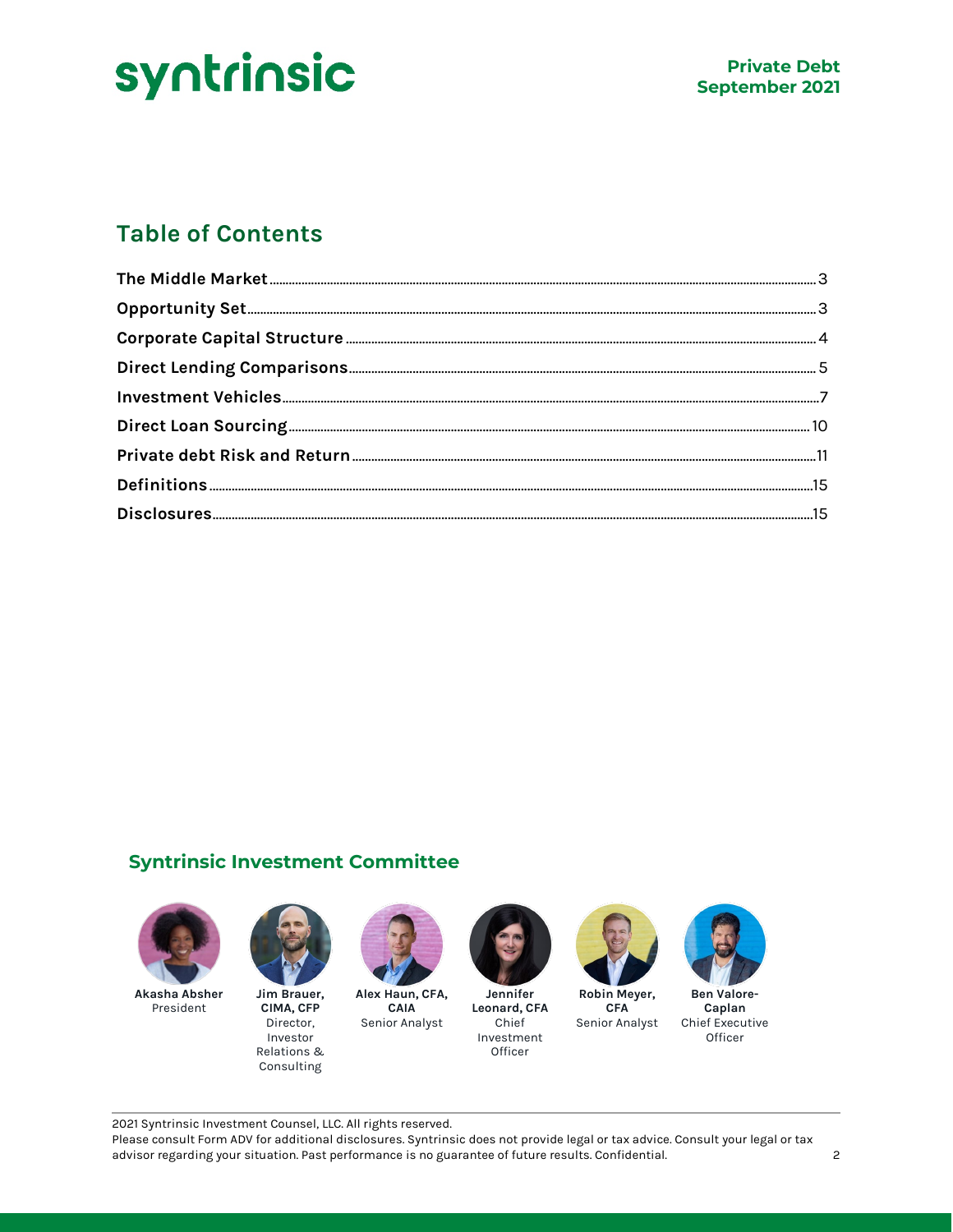## <span id="page-2-0"></span>**The Middle Market**

Middle market firms straddle the gulf between small, typically family-owned businesses and larger corporations with well over \$1 billion per year in revenues. The larger corporations are typically covered and/or rated by at least one of the major credit rating agencies and have access to public equity and debt markets to raise capital. Exact definitions of the US middle-market differ, but The National Center for the Middle Market (NCMM) defines the US middle-market as firms with annual revenues between \$10 million and \$1 billion. By this definition, the US middle-market would be large enough to equate to approximately a third of US private

**Exhibit 1: Size of US Middle Market Relative to Largest Economies (\$US Trillion)**



Source: Monroe Capital, based on 2019 World Bank GDP data

sector GDP, eclipsed only by the first (US) and second (China) largest global economies (Exhibit 1).

## <span id="page-2-1"></span>**Opportunity Set**

Historically, middle market firms have relied on financing through larger banks that have greater capability to fund bigger loans than small regional banks. Although larger companies also use banks for loans, financial regulations resulting from the Great Financial Crisis, including Basel III, The Dodd-Frank Wall Street Reform, and the Consumer Protection Act (2010) have attempted to ensure that banks are well-capitalized to avoid future taxpayer bailouts of banks. As a result, banks are subject to annual stress testing, which has caused them to increase their holdings of assets that are higher quality and reduce riskier assets and activities. The shift has resulted in banks restricting their lending to riskier borrowers. Given that middle-market firms are typically considered more risky than larger more wellcapitalized companies, banks lending to middle-market lending companies has contracted. From 2008 to 2019, banks' market share of middle-market lending declined from 70.6% to 30.1%, according to S&P LCD and Lafayette Square.

These regulatory changes have impaired access to financing for middle market firms to a greater degree than small or larger firms. Small firms typically access credit through smaller regional bank loans, credit cards, and bank lines of credit. Larger corporations can access both public and private markets for equity or debt financing. Middle market firms' financing requirements are too large to rely on small company capital sources and not yet large enough to the access public markets in a cost-effective manner. Hence the opportunity set for private debt managers.

2021 Syntrinsic Investment Counsel, LLC. All rights reserved.

Please consult Form ADV for additional disclosures. Syntrinsic does not provide legal or tax advice. Consult your legal or tax advisor regarding your situation. Past performance is no guarantee of future results. Confidential. 3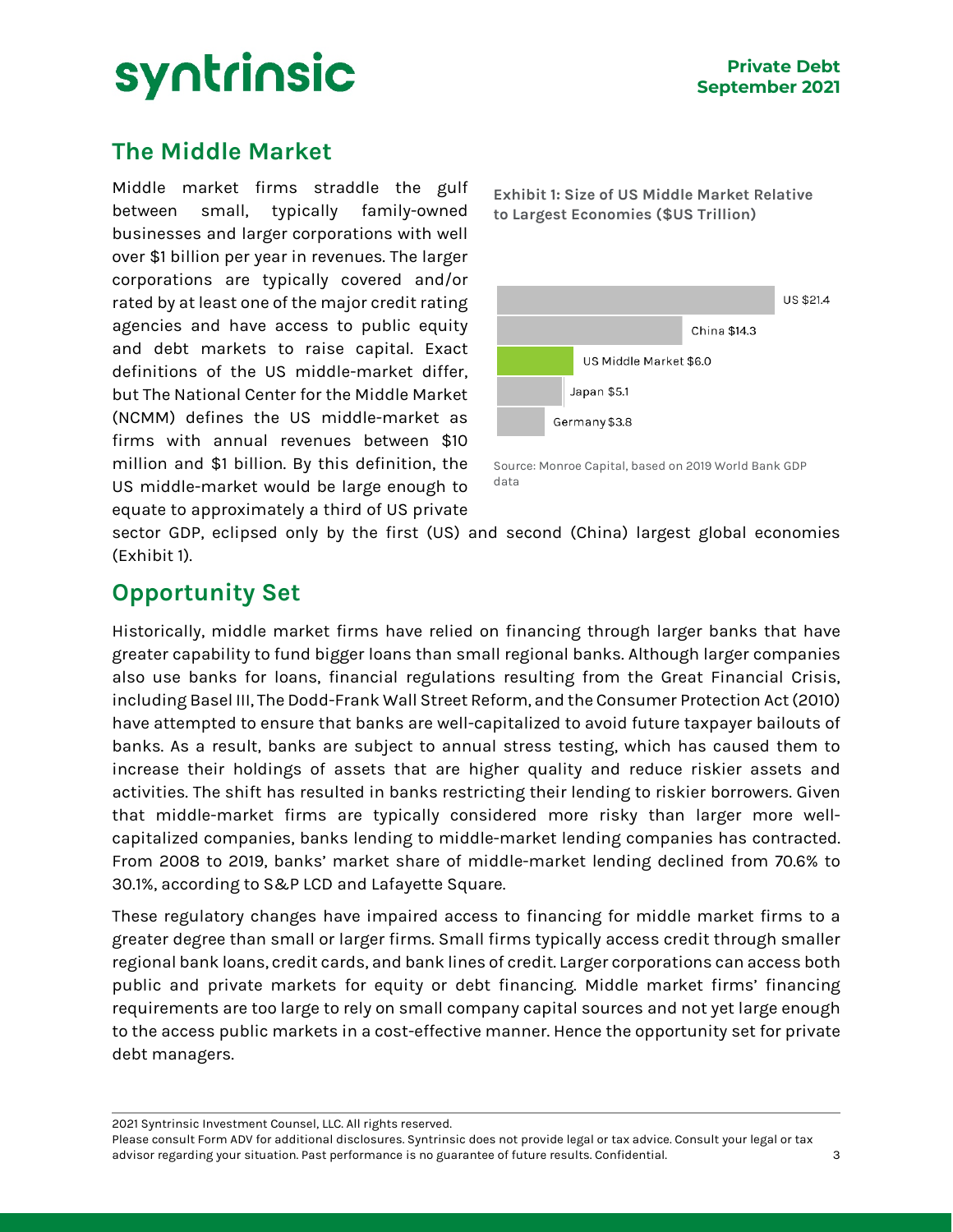Non-bank lenders and institutional investors had emerged as more significant middle-

**Exhibit 2: US Private Debt Managers Historical and Forecast AUM (\$US Billion)**



Source: Preqin. 2020 figure is annualized based on data to 10/2020. 2021-2025 are Preqin' s forecasts.

market lenders even before the Financial Crisis due to consolidation in the banking sector. After the Crisis, non-bank lenders began to gain wider acceptance, filling the void left from retreating bank lending. The opportunity has allowed private non-bank lenders to step in, aggregating investor capital and underwriting middle-market loans in attempt to capture an attractive riskadjusted return opportunity. This phenomenon has unfolded in the US as well as in Europe, and private debt has grown quickly in both regions.

From 2010 through 2020, assets under management of direct lending managers grew at an average 9.4% annualized pace (Exhibit 2). Database provider, Preqin, expects similar growth to continue in the years ahead. Middle market companies not large enough to issue debt in public markets drive demand for private loans while investors searching for yield in a world of low yielding assets drive provide the capital for making those loans.

### <span id="page-3-0"></span>**Corporate Capital Structure**

To better understand investing in private debt, it is helpful to review how companies use capital (debt and equity) to finance their operations. The capital structure of company can consist of many different debt and equity instruments (Exhibit 3) which have varying levels of priority/seniority for repayment in the event of default. Most companies can use some or all the instruments outlined to the right to finance their operations. This is referred to as the capital stack of a company.

The type of capital used by a company depends on the company's access to **Exhibit 3: Corporate Capital Stack**



Source Syntrinsic

financing and business needs. Middle market companies tend to have simple capital structures that mainly includes senior secured debt and equity. Larger corporations tend to have more complex capital structures employing multiple levels of debt and equity. In the debt markets smaller and medium sized firms typically are required to provide collateral, such as buildings, land, equipment receivables or other financial assets, to secure their debt. Most of

2021 Syntrinsic Investment Counsel, LLC. All rights reserved.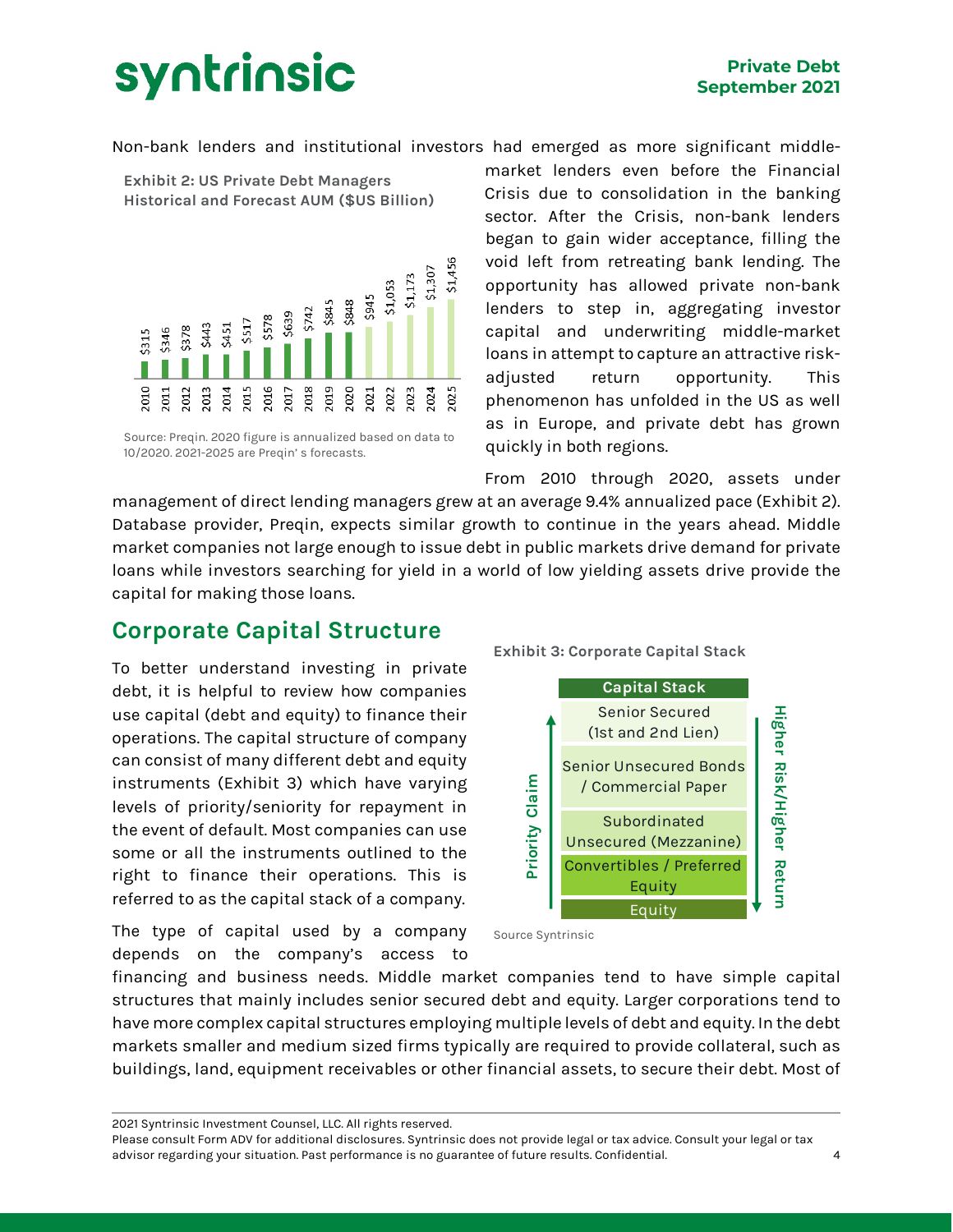the debt of larger publicly traded corporations is not secured; rather, the lender relies on the ability of the borrowing firm's cash flows to service the debt.



Investors of senior unsecured debt rely on rating agencies (e.g., S&P, Fitch, Moody's) and their own due diligence to determine the riskiness of debt payment and likelihood of return of principal, with the yield and bond price reflecting the risk of default. Middle market companies typically are not covered by the rating agencies. Thus, underlying collateral that is backing the secured debt becomes more important to investors and reduces the risk of lending. If the borrower defaults, the lender seizes the collateral backing the loan, sells it, and uses the proceeds to pay back the debt. The rate at which debt holders' default (i.e., the "default

rate") tends to be lower when a loan is secured. Recovery rates, or the value of the loan that is recovered when emerging from default, also tends to be higher with secured loans. Within secured senior debt, first lien debt holders are paid before second lien debt holders in the event of bankruptcy. Both first and second lien secured debt holders are made whole before any subordinated debt holders receive payment. As you can see from Exhibit 4 above, senior loans of middle market companies mainly first lien secured have higher recovery rates than all senior secured bonds.

For investors, there are a variety of ways to gain access to debt that is not publicly traded. Private debt managers also known as private credit managers can invest across the entire debt spectrum from secured to mezzanine debt, allocating opportunistically within the capital stack to boost return while minimizing risk. On the other hand, some private debt managers focus or "direct loans" or "direct lending" which are focused only senior secured debt with lower risk. This contributes to the wide range of returns across private credit funds.

## <span id="page-4-0"></span>**Direct Lending Comparisons**

Direct lending for middle-market firms is frequently compared to investing in debt of below investment grade companies such as leveraged loans and high yield corporate debt. These debt instruments are typically issued by larger corporations, and while there are some similarities, direct loans differ in terms of credit risk, liquidity, and interest rate risk (Exhibit 5).

2021 Syntrinsic Investment Counsel, LLC. All rights reserved.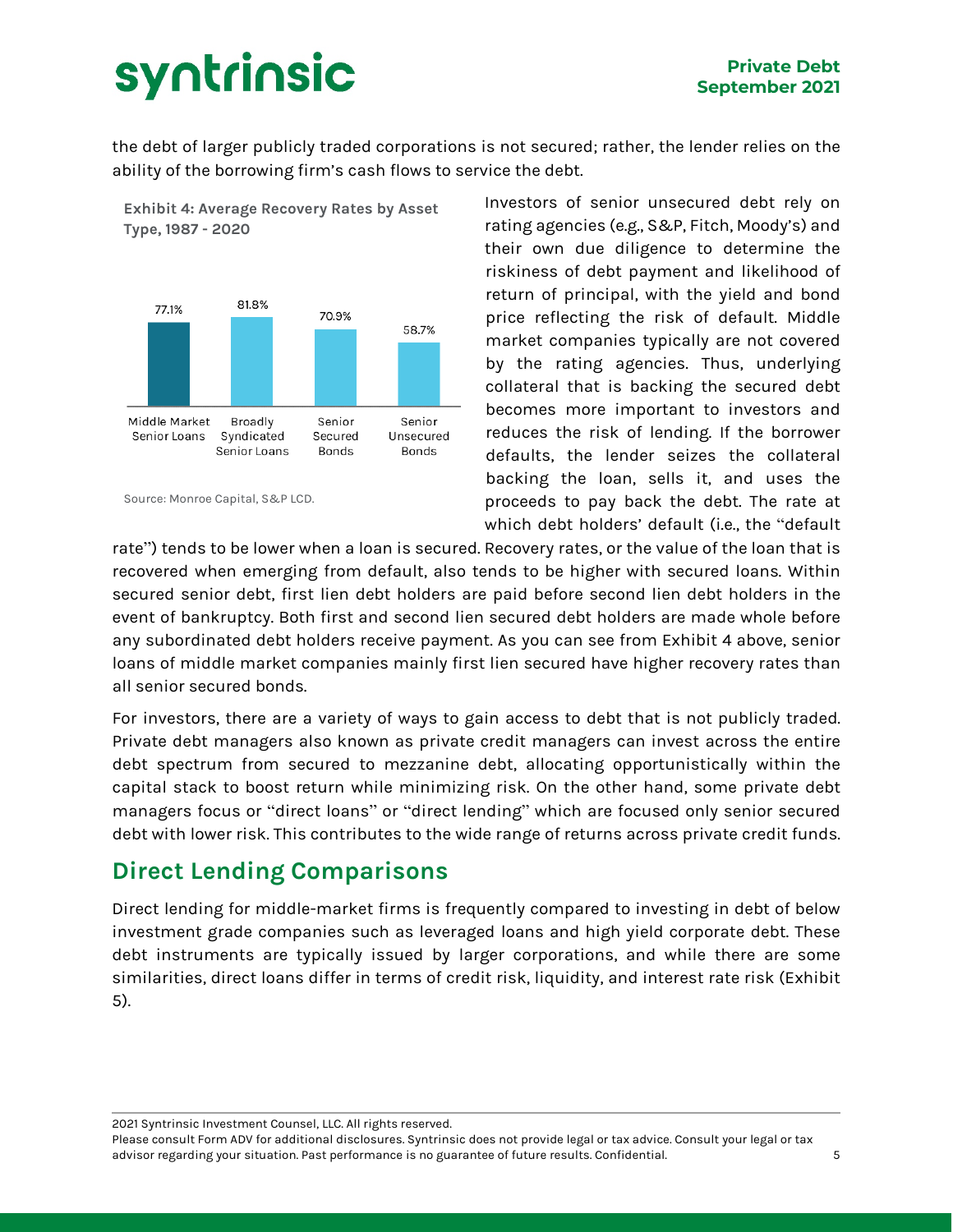

#### **Credit Risk**

As mentioned previously, leveraged loans and high yield corporate debt are typically issued by larger, more stable firms, while direct loans are from smaller less established firms. High yield corporate debt and leveraged loans are also rated by rating agencies whereas direct loans are unrated debt; thus, lenders rely upon increased due diligence requirements to properly vet a borrower and underwrite a loan. This target market adds to the credit risk and, thus, the spread premium of direct loans. Increased credit risk can be mitigated—though not eliminated—by extensive due diligence from the direct lender.

Despite the increased credit risk resulting from lending to smaller firms, direct loans tend to be structured more conservatively than broadly syndicated leveraged loans. Direct loan borrowers tend to have lower leverage multiples or lower debt to EBIDTA metrics on their balance sheets than syndicated leverage loan borrowers. In addition, interest coverage ratios, or the earning ability of a firm to cover interest on debt, tends to be stronger with direct loans. Secured debt also comes with covenants requiring the borrower to maintain certain financial ratios and metrics, such as keeping debt-to-asset ratios within certain limits or maintaining a level of working capital. Borrowers also may be required to ensure that key employees remain with the firm. Broken covenants can result in default if not corrected. Both leveraged loans and direct loans are covered by covenant packages, though direct loans tend to have tighter or more strict covenant packages than leveraged loans.

High yield corporate debt is unsecured, and the covenants are much less restrictive than leveraged loans and direct loans (covenant-lite).

#### **Liquidity**

Direct loans also differ in terms of liquidity. Both high yield corporate bonds and leveraged loans are traded publicly through exchanges or over the counter and are relatively liquid. Leveraged loans used to be held to maturity, but the growth of secondary markets over the past two decades has increased their liquidity. Meanwhile, a secondary market for direct loans is lacking, requiring direct loans to be held to maturity. A liquidity premium contributes to the additional spread of direct loans over high yield and leveraged loans.

Due to the illiquidity of direct loans, the smaller firm size of direct loan borrowers, and the lack of rating agency coverage, yields on direct loans historically have been higher than leveraged loans and high yield debt. Despite this premium, and, in part due to more conservative structures, recovery rates have been more attractive (Exhibit 4), leading to attractive risk return profiles for direct loans in recent years. However, it should be noted that smaller firms tend to be more stressed during recessions than larger firms, resulting in potentially increased risk during recessionary times.

#### **Interest Rate**

Another benefit of direct loans is their floating rate nature. Both leveraged loans and direct loans are underwritten to some spread dependent on risk above LIBOR, giving them a floating

2021 Syntrinsic Investment Counsel, LLC. All rights reserved.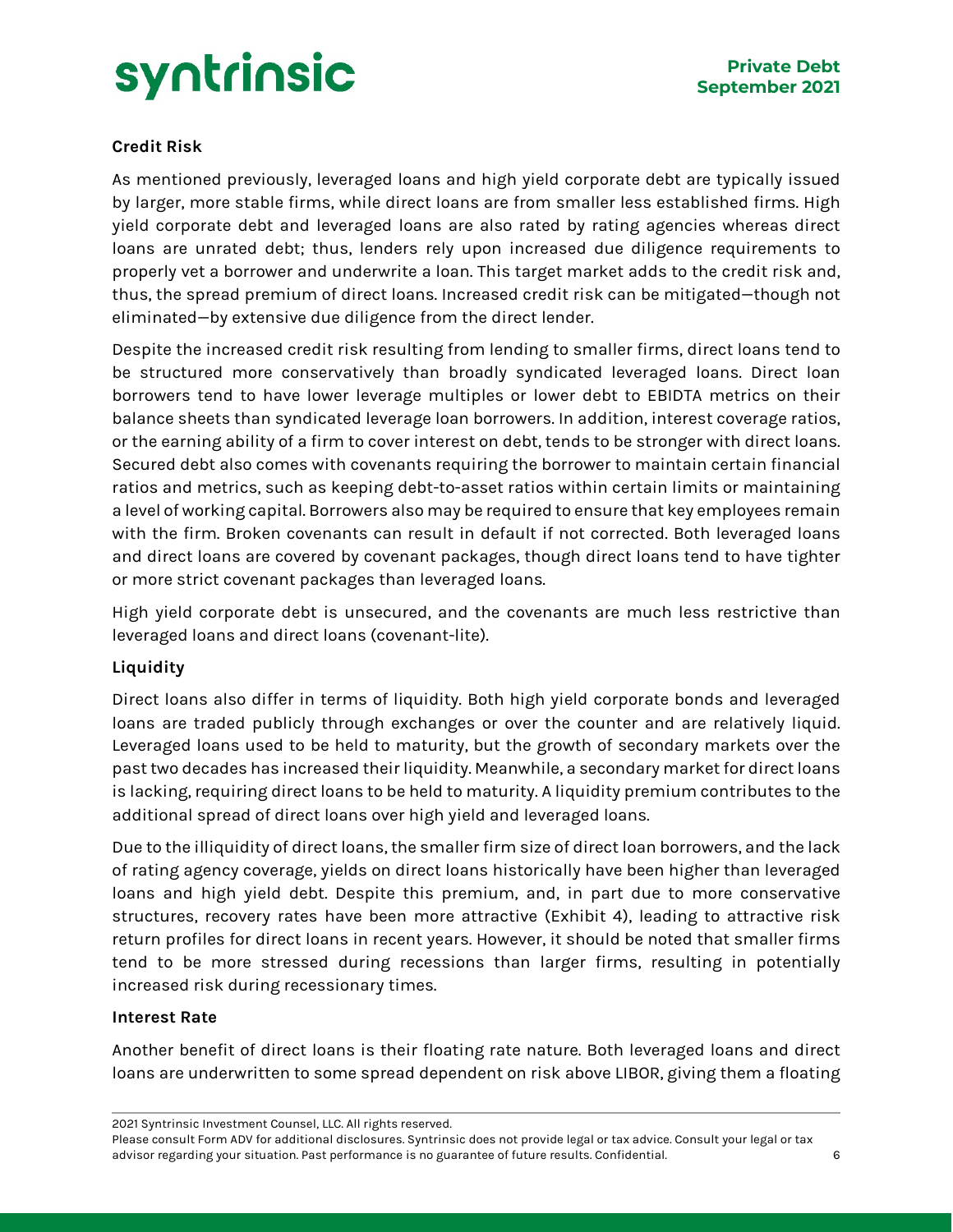rate structure. This approach contrasts with the fixed interest rate structure of high yield corporate debt. Thus, both leveraged loans and direct loans would be more attractive in a rising rate environment because the payments would increase along with increases in short to intermediate-term rates.

**Exhibit 5: Debt Comparison**

|                                    | <b>Direct Loans</b><br>(Middle Market)           | <b>Leveraged Loans</b>                      | <b>High Yield</b><br><b>Corporate Debt</b> |
|------------------------------------|--------------------------------------------------|---------------------------------------------|--------------------------------------------|
| <b>Borrower Size</b><br>(Revenues) | \$10 million - \$1 billion                       | $$1 billion +$                              | $$1 billion +$                             |
| <b>Security Interest</b>           | Senior Secured                                   | Senior Secured                              | <b>Generally Unsecured</b>                 |
| <b>Covenants</b>                   | Maintenance<br>Covenants                         | <b>Typically Covenant</b><br>Lite           | Covenant-Lite                              |
| <b>Interest Rate</b>               | Floating                                         | Floating                                    | Fixed                                      |
| Yield                              | 9.6%                                             | 4.3%                                        | 4.2%                                       |
| Index                              | <b>Cliffwater Direct</b><br>Lending Index (CDLI) | <b>S&amp;P LSTA Leveraged</b><br>Loan Index | ICE BofAML US High<br>Yield Index          |

Source: Syntrinsic, JPMorgan, Eaton Vance, Golub Capital. Yield as of 3/31/21.

## <span id="page-6-0"></span>**Investment Vehicles**

**Exhibit 6: Investment Vehicle Comparison**

|                                           | <b>Private Funds</b>                                                           | <b>BDCs</b>                                                        | Interval/Evergreen<br><b>Funds</b>             |
|-------------------------------------------|--------------------------------------------------------------------------------|--------------------------------------------------------------------|------------------------------------------------|
| Investment<br><b>Restrictions</b>         | No restrictions - can<br>invest in firms of various<br>size and across regions | >70% of assets in<br>private US firms with<br>market value <\$250M | Restrictions vary<br>dependent on<br>structure |
| <b>Distributions</b>                      | No Restrictions                                                                | >90% of profits must<br>be paid to<br>shareholders                 | No restrictions                                |
| Leverage                                  | No restrictions                                                                | Restricted to 2:1 debt<br>to equity ratio (150%<br>asset coverage) | <b>SEC</b> restrictions                        |
| Investor<br>Qualifications                | Qualified                                                                      | Qualified or<br>Accredited                                         | Qualified, Accredited,<br>or Retail            |
| Liquidity                                 | None                                                                           | None to Quarterly                                                  | Monthly or Quarterly                           |
| Investment<br><b>Period</b>               | Finite Life                                                                    | Finite to Publicly<br><b>Traded</b>                                | Open                                           |
| $\sim$ $\sim$ $\sim$ $\sim$ $\sim$ $\sim$ |                                                                                |                                                                    |                                                |

Source: Syntrinsic

2021 Syntrinsic Investment Counsel, LLC. All rights reserved.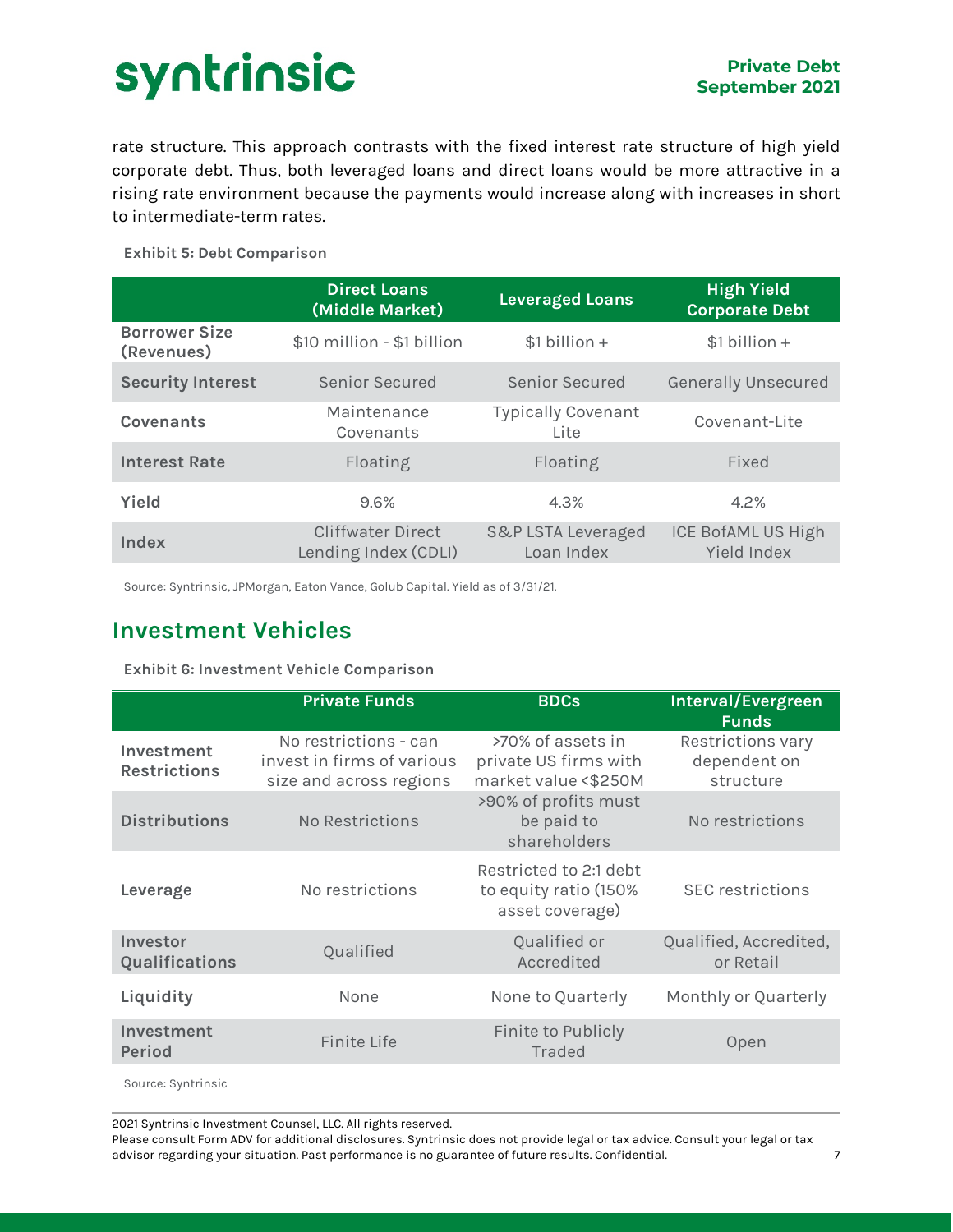

#### **Private Funds**

Most institutional investors accessing the middle-markets invest with private debt fund managers. These managers come to market periodically to raise funds from institutional or high net worth investors, also known as limited partners (LPs). The general partners (GPs) of private funds are the owners and usually serve as the manager of the private debt fund, like private equity structures. Investors make commitments of capital that are drawn down by the GPs as investment opportunities are found. However, in contrast to private equity, debt investments start paying income to investors immediately following investment, mitigating the J-curve typical of private equity funds. The J-curve effect describes the negative cash flows that a private fund experiences in the first few years as the funds draw down capital and build an investment portfolio that has yet to mature. Mitigating the J-curve returns capital sooner, potentially provides earnings, and allows the manager to redeploy capital more quickly. Private debt funds have a finite investment life ranging from four to seven years, typically shorter than the life of private equity funds, which tend to range from 10-15 years. To invest in a private structure, the investor must meet the "qualified purchaser" designation, a stringent standard limiting investment to persons with a minimum \$5M in investable assets or to institutions with at least \$25M in investable assets. Private structures are illiquid, as these investments are intended to be held to maturity. These investments are unregulated, giving them a wide range of leeway in the use of leverage, geographic focus, and in the riskiness of underlying investments.

#### **Business Development Corporations ("BDCs")**

Retail and accredited investors can invest in private debt through Business Development Corporations ("BDCs"). Created by congress in 1980, BDCs are a special type of closed-end fund specifically designed to provide small companies access to capital. They are governed under the Investment Act of 1940 and subject to Securities and Exchange Commission ("SEC") exams. BDCs are also more restricted than traditional private funds. BDCs must invest at least 70% of its assets in private US firms with a market value less than \$250M. They also must distribute at least 90% of profits to shareholders, like the Real Estate Investment Trust("REIT") or Master Limited Partnership ("MLP") structure. In addition, after regulatory changes that became effective in 2018, maximum leverage is limited to a 2:1 debt to equity ratio or a 150% coverage ratio. The benefit of additional investment restrictions and SEC oversight applies to all BDCs, despite three distinct BDC offerings: public BDCs, non-traded BDCs, and private BDCs.

• Public BDCs trade on public exchanges, allowing retail investor access. As underlying debt investments are very illiquid, public BDCs can trade at substantial premiums or discounts to NAV. In addition, fees for public BDCs can be higher than other BDC offerings and private funds. Because they are publicly traded, these investments can experience tremendous volatility, particularly in a stressed market environment such as during March 2020, when COVID-19 caused fear in the markets and many public BDCs lost 50% of their value or more in a few weeks. BDC's then generally recovered over the next few months.

2021 Syntrinsic Investment Counsel, LLC. All rights reserved.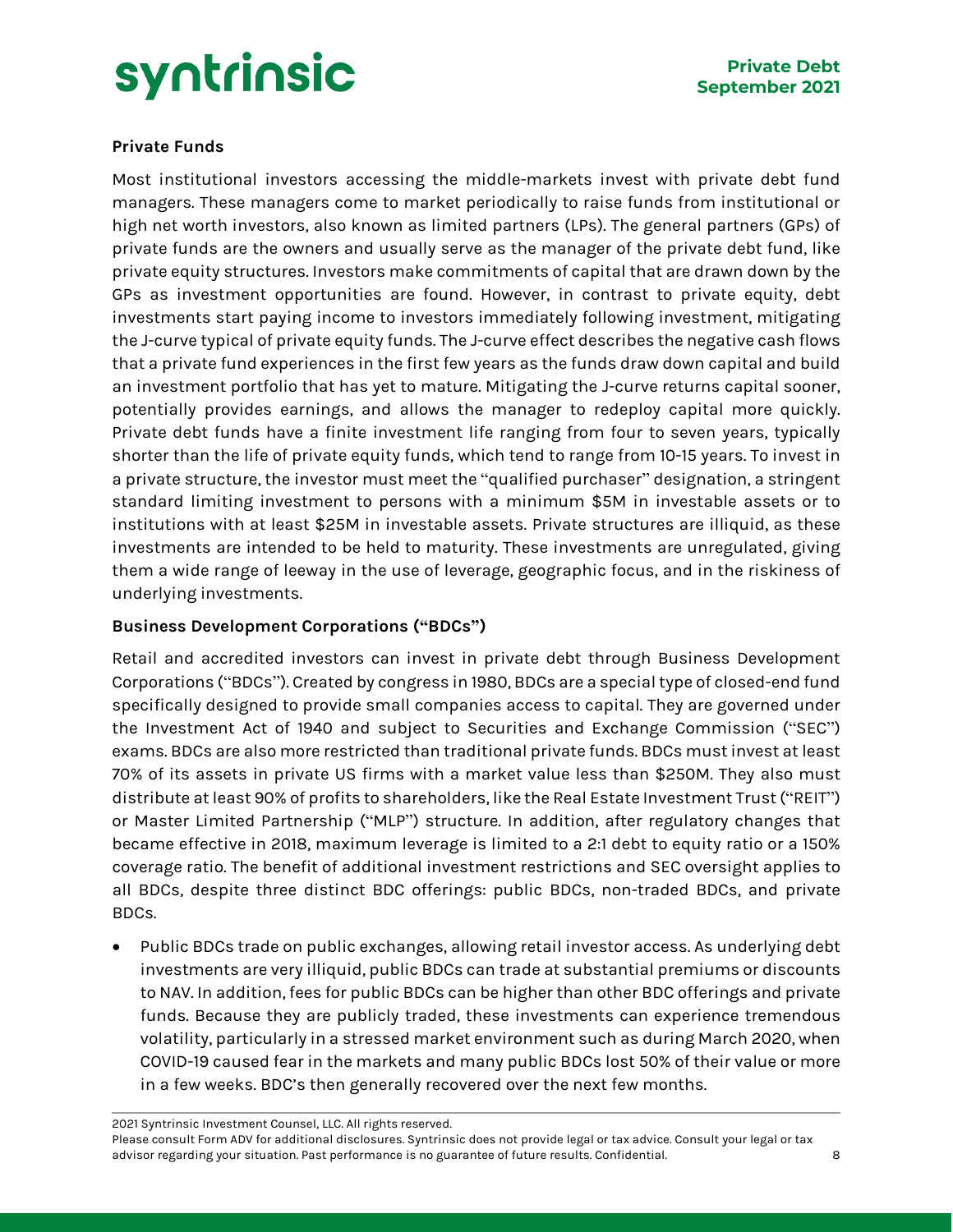- Publicly offered, non-traded BDCs became popular beginning in 2011 as they eliminate daily volatility in pricing, though they do not eliminate the investment risk. Non-traded BDCs typically offer limited liquidity but are available only to "accredited investors," a less stringent standard than "qualified purchaser." To be "accredited" requires net worth of at least \$1M for individuals and \$5M for institutions or requires other minimum income levels. Non-traded BDCs typically are offered on a continuous basis until some liquidity event, such as merger, liquidation, or Initial Public Offering ("IPO"). Many publicly traded BDCs started as non-traded BDCs.
- Private BDCs are structured much more like private debt funds. Private BDCs typically offer shares to only "qualified purchasers." Private BDCs come to market at varying intervals, fund raising through private offerings. Investor commitments are subject to a capital call and drawdown structure. The investment has a finite life and does not offer liquidity, requiring an investor to hold the investment until maturity. Despite the structure mirroring private debt funds, the additional regulations, limitations, and reporting requirements of all BDCs distinguishes private debt funds from private BDCs. However, both are structured as LPs, removing liability provisions for the investment manager.

|                                           | <b>Private BDC</b>                            | <b>Non-Traded BDC</b>                        | <b>Public BDC</b>                                |
|-------------------------------------------|-----------------------------------------------|----------------------------------------------|--------------------------------------------------|
| Liquidity                                 | Illiquid                                      | Semi-liquid                                  | <b>Publicly Traded</b>                           |
| Investor<br>Qualifications                | <b>Qualified Purchaser</b>                    | <b>Accredited Investors</b>                  | Accredited<br>Investors                          |
| <b>Cash Flows</b>                         | Commitment / Capital<br>Calls / Distributions | Fully invested on<br>purchase                | Fully invested on<br>purchase                    |
| <b>Typical Investor</b><br>Qualifications | Finite life                                   | Continuous offering<br>until liquidity event | <b>Publicly Traded</b><br><b>Closed End Fund</b> |

**Exhibit 7: Investment Vehicle Comparison**

Source: Syntrinsic

#### **Evergreen or Interval Funds**

Over the last few years, private debt managers have started to offer strategies in an evergreen fund structure. Although the structure, liquidity, and management of evergreen structures vary widely, some allow for retail investor access. Evergreen private debt funds are typically open-ended, allowing the manager to continuously market the fund and raise capital at any time; however, the exact structure can vary from fund to fund. Managers offer these structures in a separately managed account, commingled vehicle, or a mutual fund structure managed by 1940 Act regulations. In addition, specific funds may limit investment to qualified purchasers or accredited investors or be open to retail investors.

2021 Syntrinsic Investment Counsel, LLC. All rights reserved.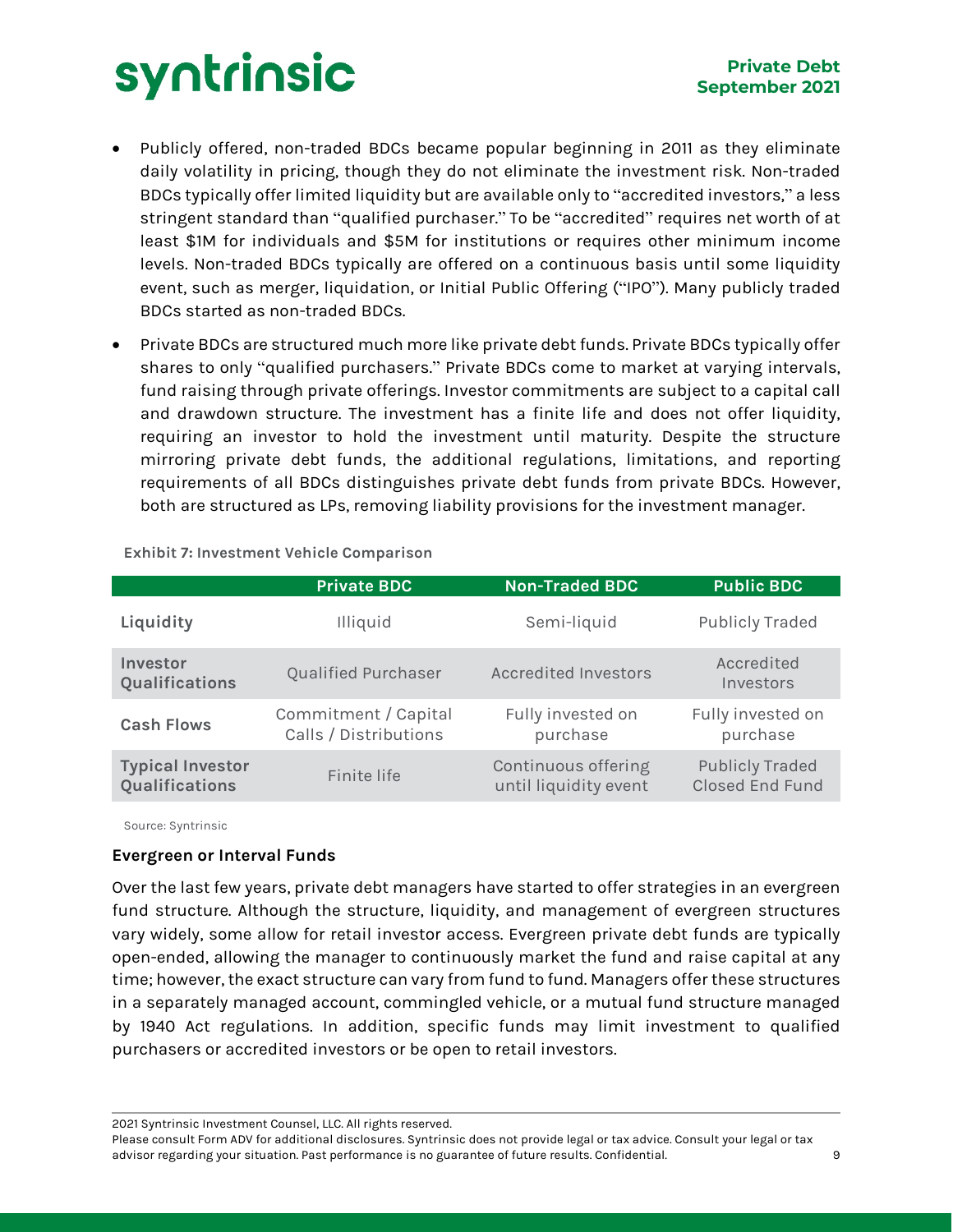Evergreen liquidity is typically more limited than daily; however, liquidity terms can also vary across funds. Some funds offer daily subscriptions while others are limited to quarterly or annual subscriptions. Meanwhile, managers generally limit redemptions to monthly or quarterly. Although some evergreen structures incorporate initial lock-up periods, others do not hold limitations on the timing of initial redemptions within their offered liquidity schedules. It is important to note that the increased liquidity offered over private structures comes with a cost, including potential liquidity gates which may limit quarterly redemptions to a percentage of fund assets, as well as some cash drag as managers utilize some combination of cash equivalents, credit facilities, or publicly traded securities such as bonds to manage liquidity needs.

Evergreen structures can also be multi-manager or limited to a single manager. Fees tend to be higher than in private structures; however, fee structures also vary widely across evergreen funds offered in the market.

## <span id="page-9-0"></span>**Direct Loan Sourcing**

Investment managers source direct loans through two primary means, sponsored or nonsponsored. Sponsored loans are sourced through private equity managers and through their underlying privately owned companies. Private equity sponsorship can bring important support to a debt deal and ensure more certainty around debt covenants and details, to the potential benefit of the borrower. According to Preqin, a private investment database provider, nearly 80% of private debt deals are sponsored. While some investors find the private equity relationships compelling, other investors prefer to avoid lending to companies backed by private equity.

Non-sponsored loans are typically syndicated by banks or brokerage firms and occur primarily with independent, owner-operated, or family-owned business that have not been financed by a private-equity firm. Uncertainty around non-sponsored loans is higher due to competition from lenders but the benefit to the borrower may be lower debt service costs. The advantage of sponsored debt from the perspective of the lender is the borrowing firm is controlled by private equity owners that are more likely to inject capital if the borrower came under distress. Preferred access to a private equity network is also an advantage. A disadvantage of sponsored debt is a sponsored firm typically utilized more leverage at the company level due to private equity involvement. Despite this, the marketplace typically views non-sponsored debt as riskier, offering a 2-3% yield advantage over sponsored loans.

2021 Syntrinsic Investment Counsel, LLC. All rights reserved.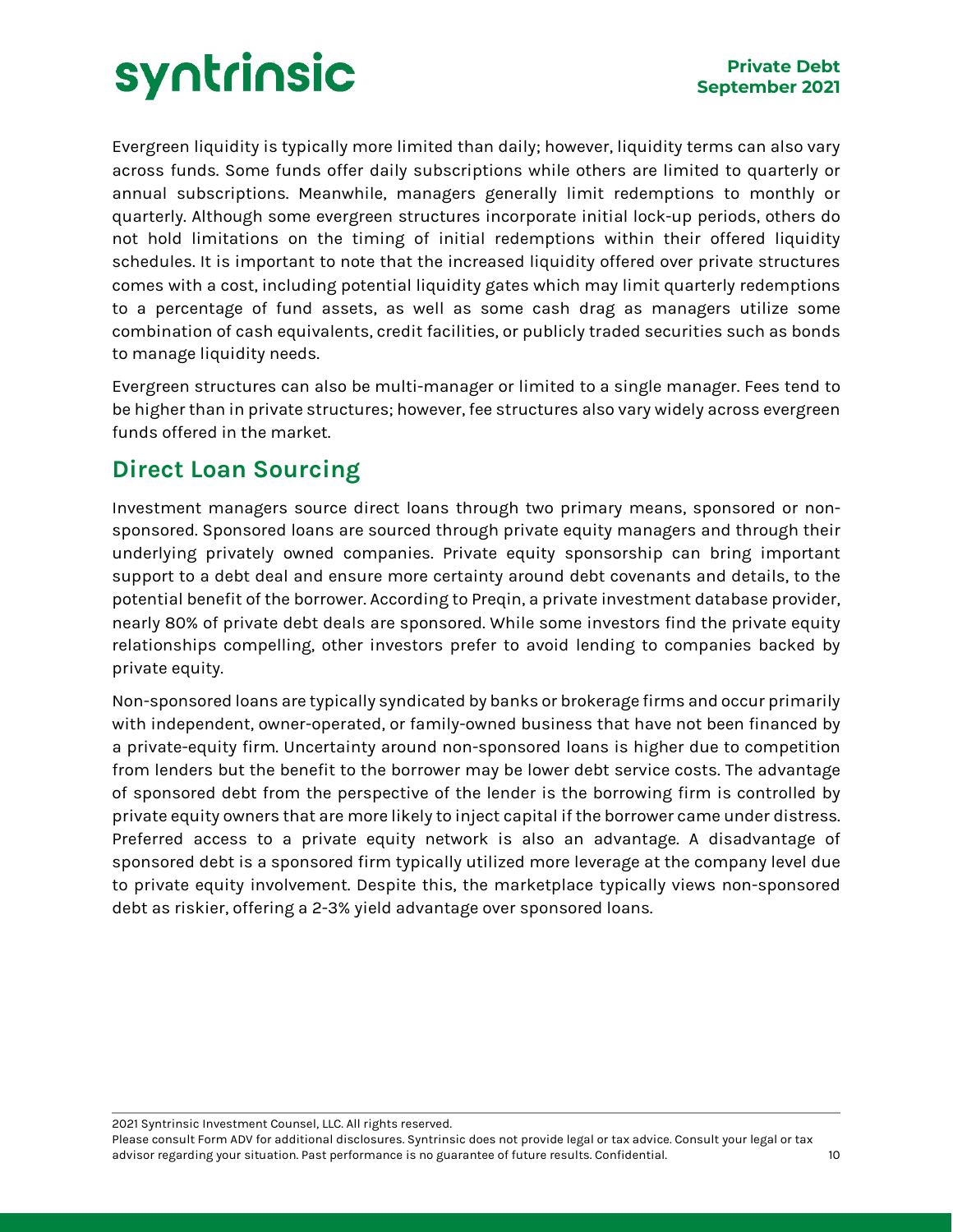## <span id="page-10-0"></span>**Private debt Risk and Return**

**Exhibit 8: Growth of an Invested Dollar**



Source: Morningstar, Cliffwater

construct an index of the US direct lending market, including separately managed accounts,

private commingled funds, and pooled vehicles of BDCs, going back to September 2004.

Private markets have experienced a consistent premium over public markets as reflected in the stronger returns of both private debt and private equity. Since the Financial Crisis, direct loans have outperformed the US corporate high yield market. In difficult markets, private funds also tend to perform better than public markets due to less frequent valuation of the portfolios and limited ability for investors to sell at the bottom of a strong downturn. Despite public BDCs (per the Cliffwater BDC index) having similar yields as their private debt counterparts, the ability for investors to trade across public markets led to an extreme drawdown, defined as the peak-to-trough decline in value of an investment, of over -65% during the Financial Crisis (Exhibit 9). This

The risk return profile for private debt has been attractive (Exhibits 8, 9). Index data for private funds typically is based on vintage year peer group aggregation, in which funds that raised capital within a particular year are compared to each other. The vintage year can have a meaningful impact on the performance of the fund because of the distinct asset valuations and economic conditions of a particular year. While benchmarking this market segment is inherently challenging, Cliffwater has emerged as the alternative index provider for the direct loan markets utilizing public filings from BDCs. The Cliffwater Direct Lending Index (CDLI) was introduced in 2016. However, Cliffwater had enough aggregated data to

**Exhibit 9: Return vs. Historic Volatility (1/2005 – 6/2025)**



Source: Morningstar, Cliffwater

2021 Syntrinsic Investment Counsel, LLC. All rights reserved.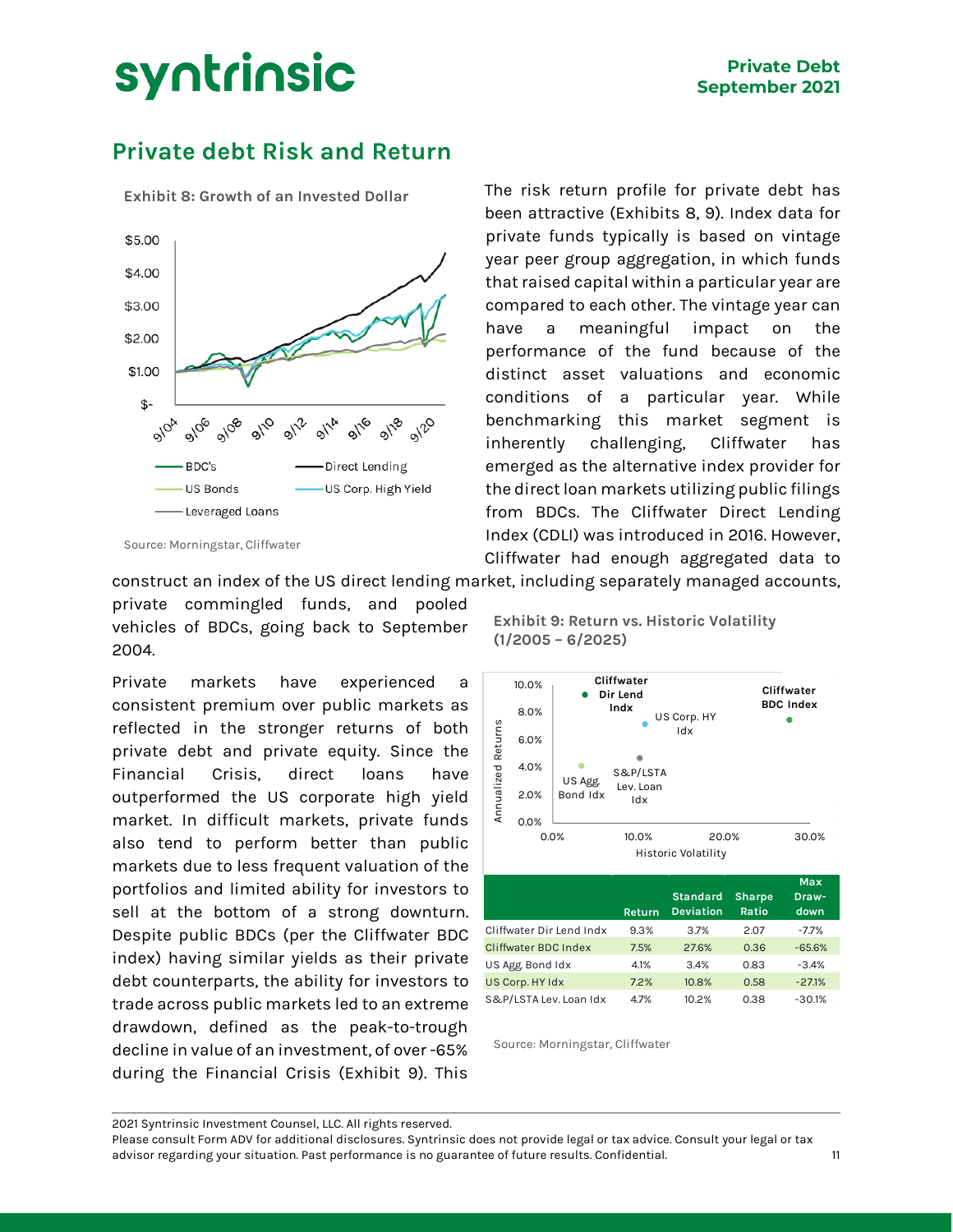dramatic decline compared to a very mild -8% for the Cliffwater Direct Lending Index (CDLI), which includes primarily illiquid investments. This variance makes a compelling case for investing in a private investment, reducing the temptation or at least the ability to sell private debt during periods of market stress.

Although historic volatility is under-represented for private investments due to valuation and timing biases, the investor's experience of volatility of performance over the life of a private fund is captured in the asset class standard deviation. Given the lower standard deviation of direct lending, coupled with stronger returns, the Sharpe Ratio has been strong for private debt investments in recent years. The Sharpe Ratio indicates the returns per unit of volatility and is one way of analyzing risk-adjusted return. The Sharpe Ratio for the Cliffwater BDC index is much less compelling than its purely private market direct lending peers because of daily pricing and trading (Exhibit 9).

Leverage and management fees affect investor experiences of asset returns, creating wide deviations from these numbers. For example, a second lien private loan yielding 8% with added leverage of 50% can boost the return to 12%. That leverage, however, comes at a cost for private fund managers, reducing this boosted return. In addition, private debt managers have robust fee structures that can vary across vehicles. Managers within private structures charge a 2% per year management fee and an additional 20% incentive fee on any performance above a specific hurdle or minimum return. Private fund fees typically eat about a third of total return performance. In our example, the 12% levered returns are reduced to about 8% once investors pay 2% per year and the incentive fee. While the fee structure is notoriously high in private investment vehicles, they can be worthwhile for an investor due to the outsized net returns that can be realized and the inability to access these investments through lower cost sources. The fee situation further highlights the need for a strong manager that will more likely realize strong results net of expenses.

#### **Additional Performance Factors**

- **Performance Dispersion**: Dispersion of performance across private investments tends to be wider than dispersion across public investments, making manager selection and strategy selection key to realize expected returns.
- **Vintage Year:** Performance can be affected by the vintage year of the fund based on economic conditions at the time. Managing risk thus requires the use of vintage year diversification, or the diversification of private debt funds across numerous years. As such, it can take several years to build up a full allocation to a private investment program.
- **Leverage:** Managers can further enhance returns with the use of leverage, as previously shown. However, the use of leverage also increases risk as it multiplies failure as well as success. Leverage has been used extensively in the senior secured direct lending to boost otherwise moderate returns. The amount and source of leverage are considerations when selecting the fund manager.

2021 Syntrinsic Investment Counsel, LLC. All rights reserved.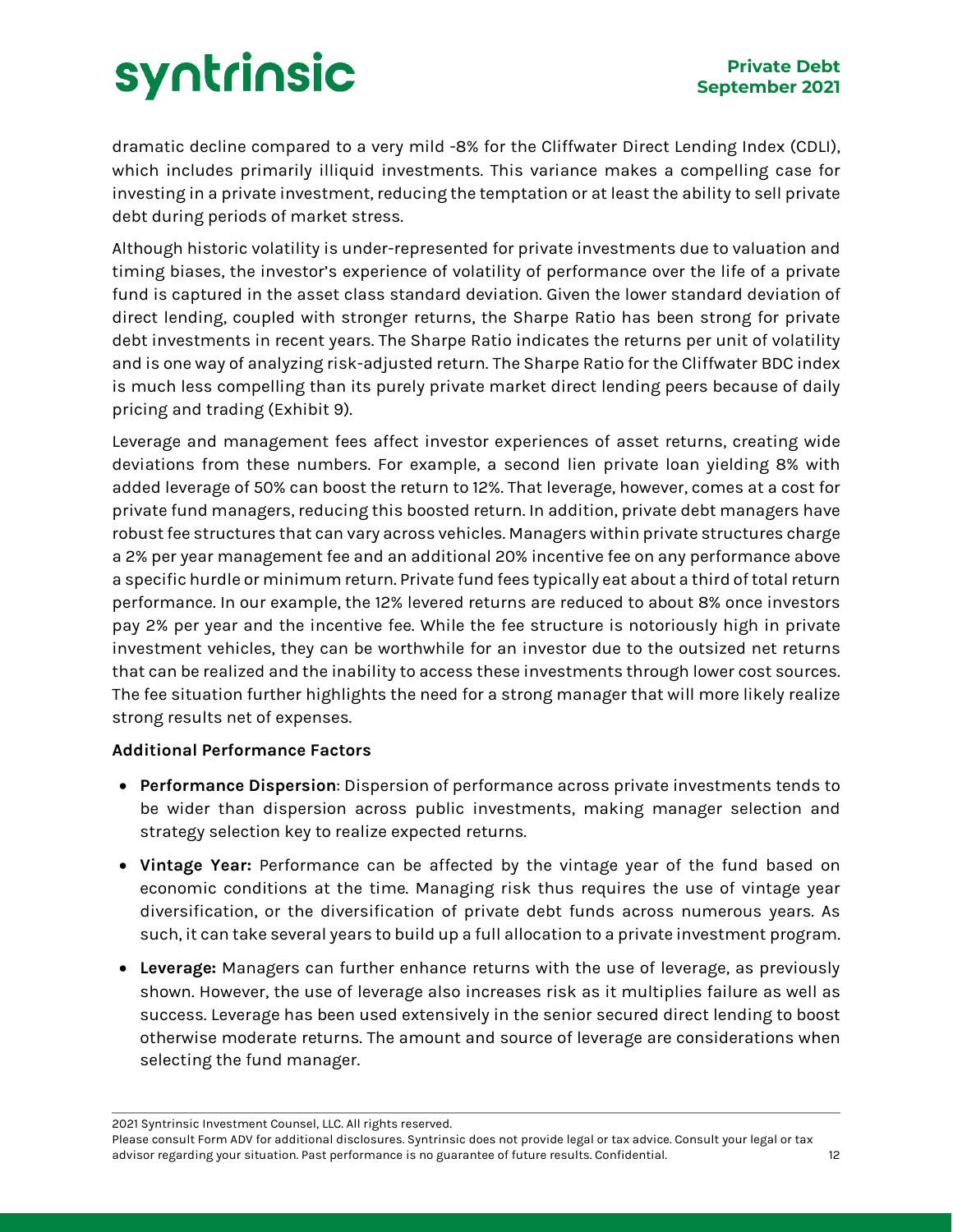- **Sourcing:** As discussed earlier, investors can target sponsored versus non-sponsored loans for many reasons, including real and perceived risk exposure, potential return, the strategic relationships, and other factors.
- **Borrower Size:** Just as publicly traded small cap companies tend to offer return premium potential over large cap companies, loans made to firms in the lower middle market represented by younger firms with less established revenue streams—can potentially return more to investors than loans made to companies in the upper middle market, though again, that increased return potential comes with greater real and perceived risk.

**Premiums**

- **Capital Stack Position:** Positioning within the capital stack also drives performance and risk. First lien senior secured debt typically lags subordinated debt performance when economic conditions are strong. As investors move down the capital stack though second lien senior debt, junior subordinated debt, mezzanine, and finally preferred equity, potential return and volatility increase.
- **Other Private Debt Strategies:** Direct lending differs from other private credit strategies that focus on stressed and distressed debt markets. Those markets experience varying risk and returns targets of their own, fall into an asset



**Exhibit 10: US Middle Market Loans Risk** 

class category of their own, and would be a meaningful topic for another research piece.

### **Current market conditions**

Prior to the COVID-19 pandemic, credit markets enjoyed a robust market in which spreads tightened, leverage levels increased, and lender protections through covenants became looser (for better and for worse). The quick and severe effects of economic lockdown in response to the pandemic in March 2020 caused many lenders to seek covenant relief and/or draw on credit lines to build cash reserves. Credit spreads on direct lender originated debt widened, reflecting the increased risk of company stress. Many private debt managers saw mark to market losses (an increase in unrealized losses) negatively affecting performance in the preliminary stages of the pandemic. However, these losses were well-contained. The Cliffwater Direct Lending Index experienced only one quarter of drawdown, with a return of -4.8% in 1Q. Meanwhile, publicly traded BDCs as measured by the Cliffwater BDC index saw a drawdown of -42.3% in 1Q. However, the markets quickly reversed even this intense drawdown (refer to Exhibit 8) as government aid helped many small businesses and many sponsored borrowers received injections of capital from private equity partners.

2021 Syntrinsic Investment Counsel, LLC. All rights reserved.

Source: Cliffwater as of 6/30/21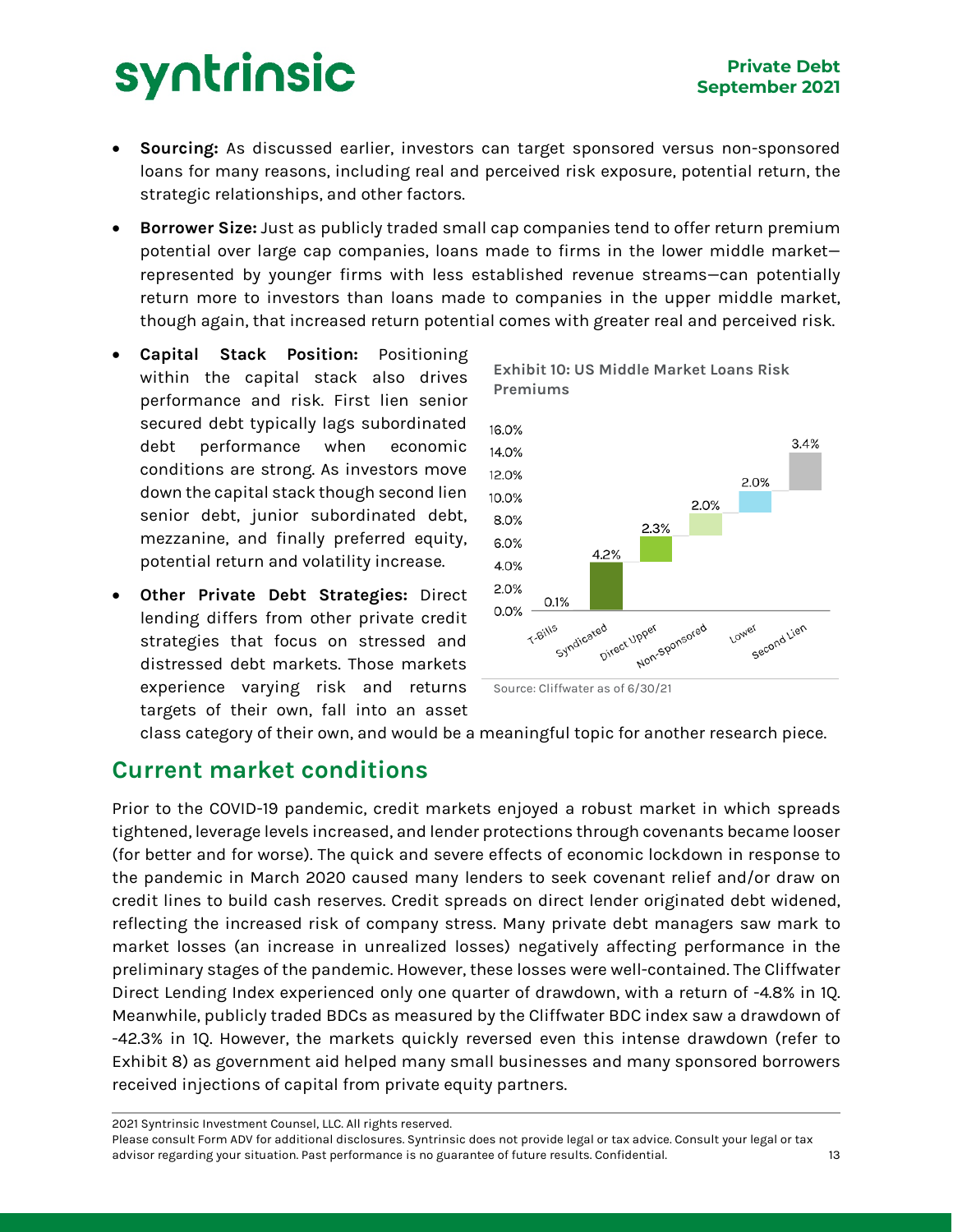Although the world continues to navigate the difficulties of COVID-19 with increased cases of the Delta variant, private credit markets have returned to a healthy position as economic activity has stabilized. Default rates remain modest and origination activity has improved significantly after slowing in the spring of 2020. Although credit spreads have tightened once again, they remain wider than pre-pandemic. In addition, lender protections and covenants have strengthened while overall leverage remains modest, contributing to an attractive environment for credit providers.

The longer-term outlook for direct lending remains strong. Traditional banks continue to withdraw from the middle-market direct lending, increasing the opportunity set for private debt funds and BDCs. In addition, loan demand from growing small businesses remains high, driving up loan origination opportunity. As we remain in a low yield environment, investor demand for higher yielding private debt has been strong.



Source: Preqin 3Q 2020, Churchill Asset Mgmt.

Syntrinsic is monitoring the abundance of investor capital investing in private debt markets, which could create adverse pricing pressures should more competition drive down yields and thus returns. While dry powder (i.e., the committed capital of private funds sitting in cash awaiting investment) has been increasing, dry powder in private debt remains significantly lower than in private equity markets. Churchill Asset Management argues that many private companies typically have a capital structure consisting of 50-80% debt, suggesting a debt need equal to or greater than the equity need. North American private equity dry powder

reached \$524B in 2020 (through Q3), compared to \$105B in private debt dry powder, representing a spread of \$419B (Exhibit 11). For private equity capital to be fully deployed, private debt capital would need to increase or leverage would need to decline.

As the opportunity set for private debt has expanded, many new, inexperienced managers have also entered the arena, in some cases, lowering the quality of loans. This influx reiterates the need for investing alongside strong, experienced managers. Although private debt markets are full of opportunity, investors must commit to strong risk management and due diligence to avoid the potential pitfalls of this promising yet inherently risky asset class.

2021 Syntrinsic Investment Counsel, LLC. All rights reserved.